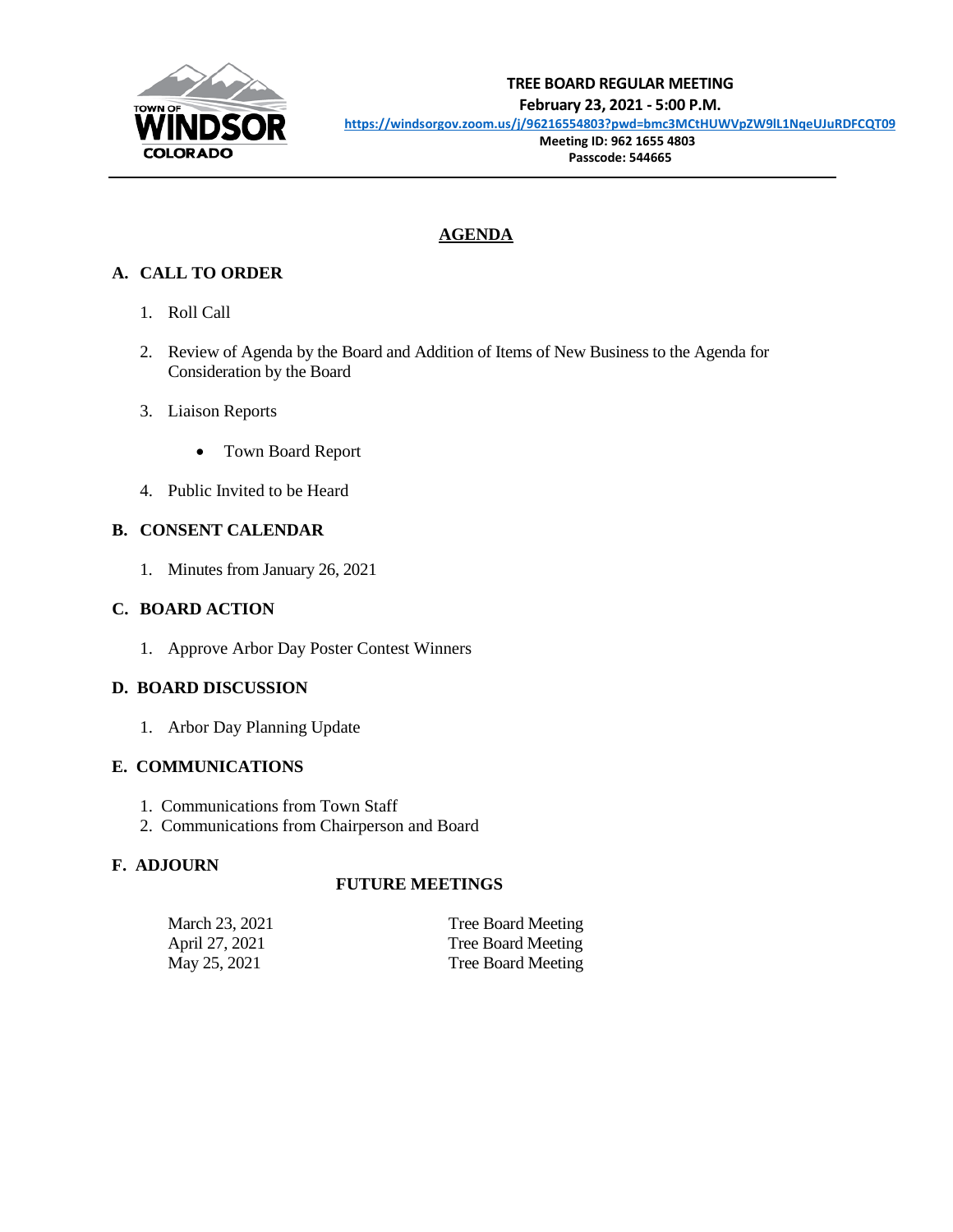**TREE BOARD REGULAR MEETING**

**January 26, 2021 - 5:00 P.M.**

**Zoom Meeting**

**<https://windsorgov.zoom.us/j/97135801993?pwd=dlRITm96SnhqMlNPOHlHOWxlSy91dz09>**



 **Meeting ID: 971 3580 1993 Passcode: 747729**

#### **MINUTES**

#### **A. CALL TO ORDER**

Alison O'Connor called the meeting to order at 5:00 pm

1. Roll Call **Alison O'Connor** Sue Bielawski Rebekah Wilson John Pankonin Jason King Donna Pierce

Town Board Liaison<br>
<u>Julie Cline</u>

Also Present: Town Forester Ken Kawamura Deputy Director PRC Tara Fotsch Parks Operations Manager Bob Worthen Administrative Specialist Kristy Zulkoski

- 2. Introduction of new board member Donna Pierce
	- Passion for the outdoors, nature and trees
	- Enjoys reading and quilting
	- Originally from Pittsburgh, lived in Colorado for almost 44 years
	- Worked for Denver Digs, participated in 2 Tree Sales a year
	- Performed tree checks, helped with planning and planting
	- Wants to help protect and keep the tree canopy up
- 3. Review of Agenda by the Board and Addition of Items of New Business to the Agenda for Consideration by the Board

**Ms. Bielawski moved to approve the agenda as presented. Mr. Pankonin seconded the motion. All members present voted Aye. Motion carried.**

- 4. Liaison Reports
	- Town Board Report/Julie Cline
		- Greenhouses are up and in front of local businesses in order to extend outdoor dining during COVID, owned by the Town, will be able to use for other events/needs in the future
		- 5 Star Program gives restaurants and businesses special certification to operate at one level lower than what the county is at and serve at a higher capacity, required spacing and cleaning protocols enforced
		- Poudre Trail detour near Raindance due to construction in the area
		- Dedication last Friday for 392 Trail/High Hops to Kyger Reservoir
		- 50 Gardens in Box will be available, not sure how they will be dispersed
		- Poudre Trail Corridor Board Cycling Without Age, future program that is being looked into, gives the opportunity to get on the trails by means of specialized trikes to those who wouldn't be able to do so themselves, possible partnership with senior living communities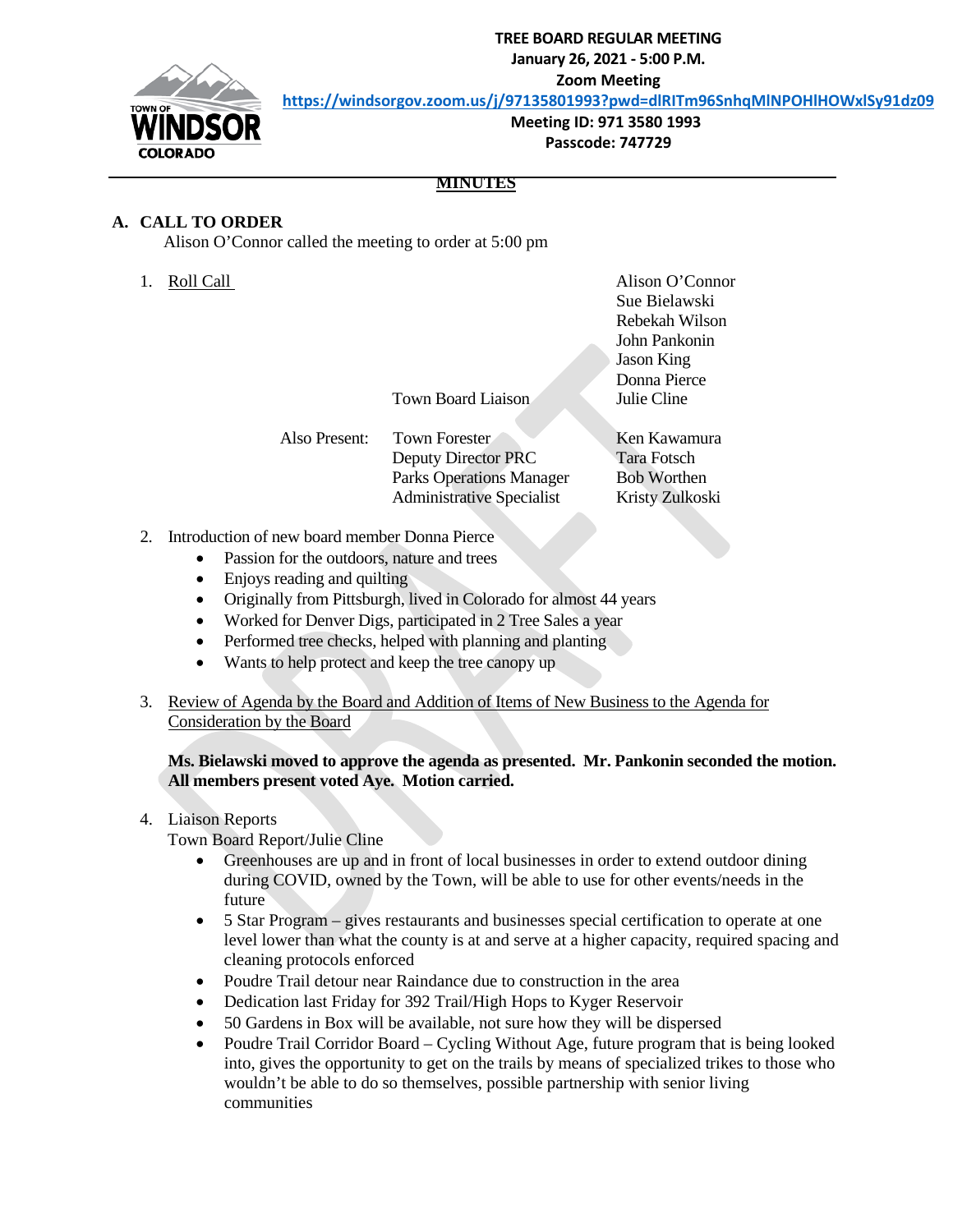- 5. Public Invited to be Heard
	- No Report

#### **B. CONSENT CALENDAR**

1. Minutes from November 24, 2020

**Mr. Pankonin moved to approve the November 24, 2020 Minutes as presented. Ms. Bielawski seconded the motion. All members present voted Aye. Motion carried.**

#### **C. BOARD ACTION**

- 1. Election of Officers
	- Current positions Board Chair/Ms. O'Connor, Vice Chair/Vacant, Secretary/Ms. Bielawski
	- Nominations for Board Chair Ms. O'Connor

#### **Ms. Wilson moved to nominate Ms. O'Connor for Board Chair. Mr. Pankonin seconded the motion. All members present voted Aye. Motion carried.**

• Nominations for Vice Chair – Ms. Bielawski

 **Mr. King moved to nominate Ms. Bielawski for Board Vice Chair. Mr. Pankonin seconded the motion. All members present voted Aye. Motion carried.**

• Nominations for Secretary – Mr. King

 **Ms. O'Connor moved to nominate Mr. King for Board Secretary. Ms. Bielawski seconded the motion. All members present voted Aye. Motioned carried.**

#### **D. BOARD DISCUSSION**

- 1. Arbor Day 2021 Planning
	- Poster contest information has been sent out to schools along with an introduction video created by Ms. O'Connor, theme – Trees are the Roots of Life
	- Deadline is February  $19<sup>th</sup>$ , Mr. Kawamura will follow up with the schools and figure out a drop off location for homeschoolers
	- Next Board meeting on March  $23<sup>rd</sup>$  will be used for judging and choosing winners
	- Mr. Kawamura will pick up from each school on the deadline date and deliver assigned school entries to each Board Member, look through all entries, select  $1<sup>st</sup>$ ,  $2<sup>nd</sup>$ ,  $3<sup>rd</sup>$  place and 2 honorable mention, Mr. Kawamura will pick up on Monday the  $22<sup>nd</sup>$  by noon
	- Ms. Fotsch suggested using Bang the Table, a communication software, in order to virtually vote on winners, will have Caitlin Heusser/Museum Curator send link to see if it could also be used as a way to display/exhibit the posters to the community
	- 3 boxes of calendars left
		- o Mr. Kawamura will deliver remaining calendars to Board Members tomorrow
		- o Ms. Wilson west side of Windsor, businesses on Crossroads, 30 calendars
		- o Mr. King Water Valley businesses, and CR5 locations, 30 calendars
		- o Ms. Pierce King Soopers, Safeway and surrounding businesses, 30 calendars
		- o Ms. Bielawski past Board Members, Water Valley HOA, library, 30 calendars
		- o Mr. Pankonin Good Samaritan and both Columbine locations, 40 calendars
		- o Ms. O'Connor Main Street, McDonalds and Ace shopping areas, 20 calendars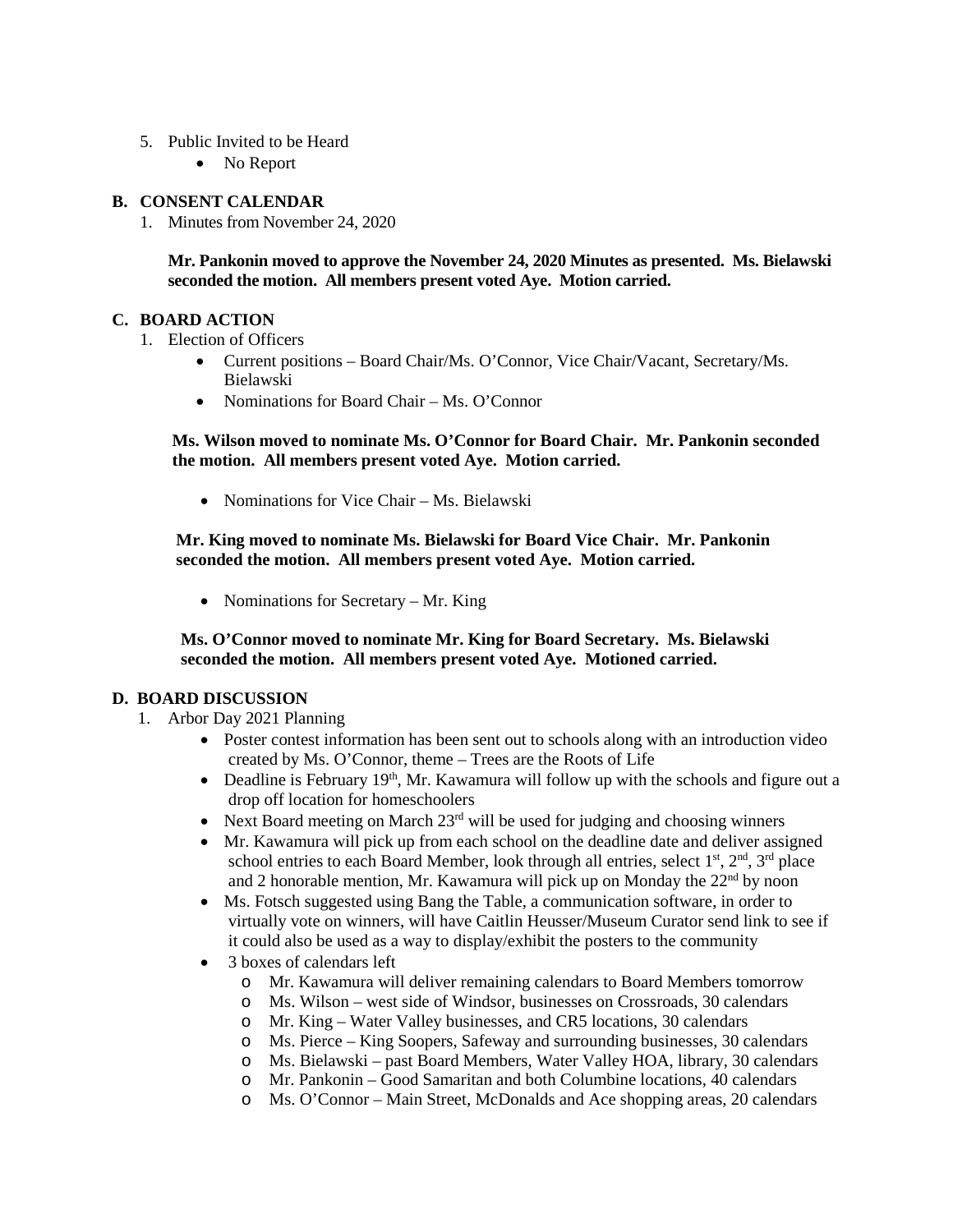- School presentation Skyview
	- o Possible livestream/Zoom or pre-recorded video celebration
	- o Need to order seedlings
	- o Planting of a tree by Parks staff, but no student participation
- Tree Sale
	- o Posted and currently online for ordering
	- o 50 trees available
	- $\circ$  April 17<sup>th</sup> pick up or delivery
	- o Increase to \$70 at cost due to air pots
	- o Garden in a Box possible pick up in conjunction, ideal partnership with Water/Sewer Board that day

#### **E. COMMUNICATIONS**

- 1. Communications from Town Staff
	- Mr. Kawamura
		- o Staff is gearing up for the new year, setting professional goals and focusing on upcoming projects
		- o Cleared unwanted to vegetation for the Riverwalk project at Eastman Park
		- o Assisted with snow removal
		- o Rotation pruning at West Park, starting on 2021 rotation
		- o Contracted tree removal of 5-6 Siberian Elms along Oak Street
		- o Collected close to 800 Christmas trees for recycling and the Magical Forrest event which will be held on February  $13<sup>th</sup>$  from 1-3pm
		- o Cleaned up flowerbeds and roundabouts
		- o 13 landscape inspections
		- o Treasure Island part of Phase II of Riverwalk project, budgeted \$300,000 for upgrades, bypass trail, irrigation and infrastructure, planning will start towards end of 2021
- 2. Communications from Chairperson and Board
	- Ms. Bielawski inquired about Sick Tree Day
		- o Possible to do, even on a smaller scale like last year, will have to revisit as it gets closer and plan around current restrictions at that time
	- Ms. Wilson inquired about Tree Convention in Greeley
		- o Haven't heard anything, but will pass along information
		- o ProGreen will be held in February, very expensive
	- Ms. O'Connor
		- o Tree City USA Conference Ms. O'Connor and Mr. Kawamura will be featured in the Community Programs Section, recorded a video presentation on Sick Tree Day which will be broadcast on February  $26<sup>th</sup>$ , will then be live for Q&A
		- $\circ$  Next meeting will be February 23<sup>rd</sup> voting on Grand Champion winner of poster contest
		- o March meeting will focus on Arbor Day events & planning

#### **F. ADJOURN**

 **Mr. Pankonin moved to adjourn. Ms. Bielawski seconded the motion. All members present voted Aye. Motion carried. Meeting was adjourned at 6:06 pm.**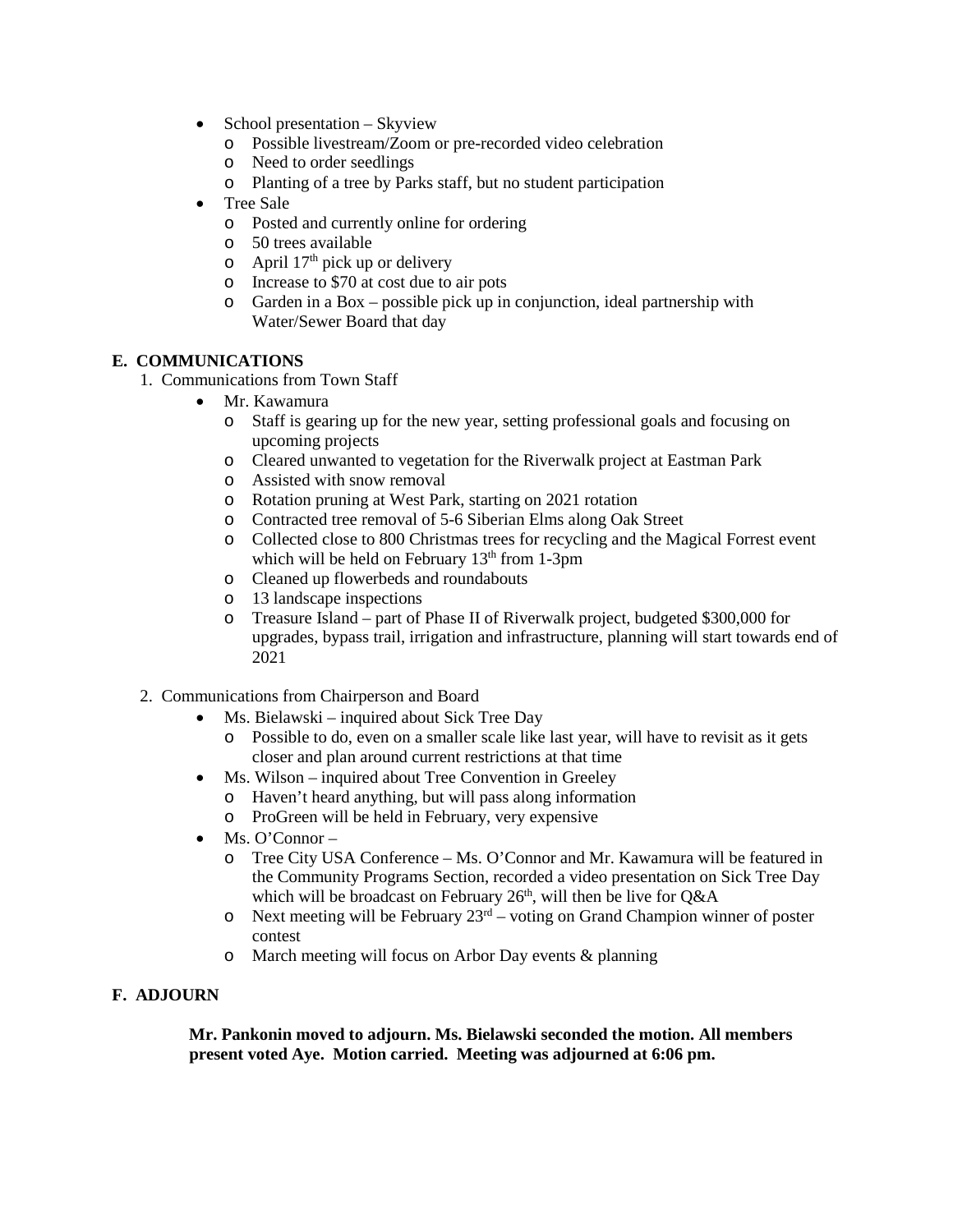## **Submitted by:**

Kristy Zulkoski, Administrative Specialist Parks, Recreation & Culture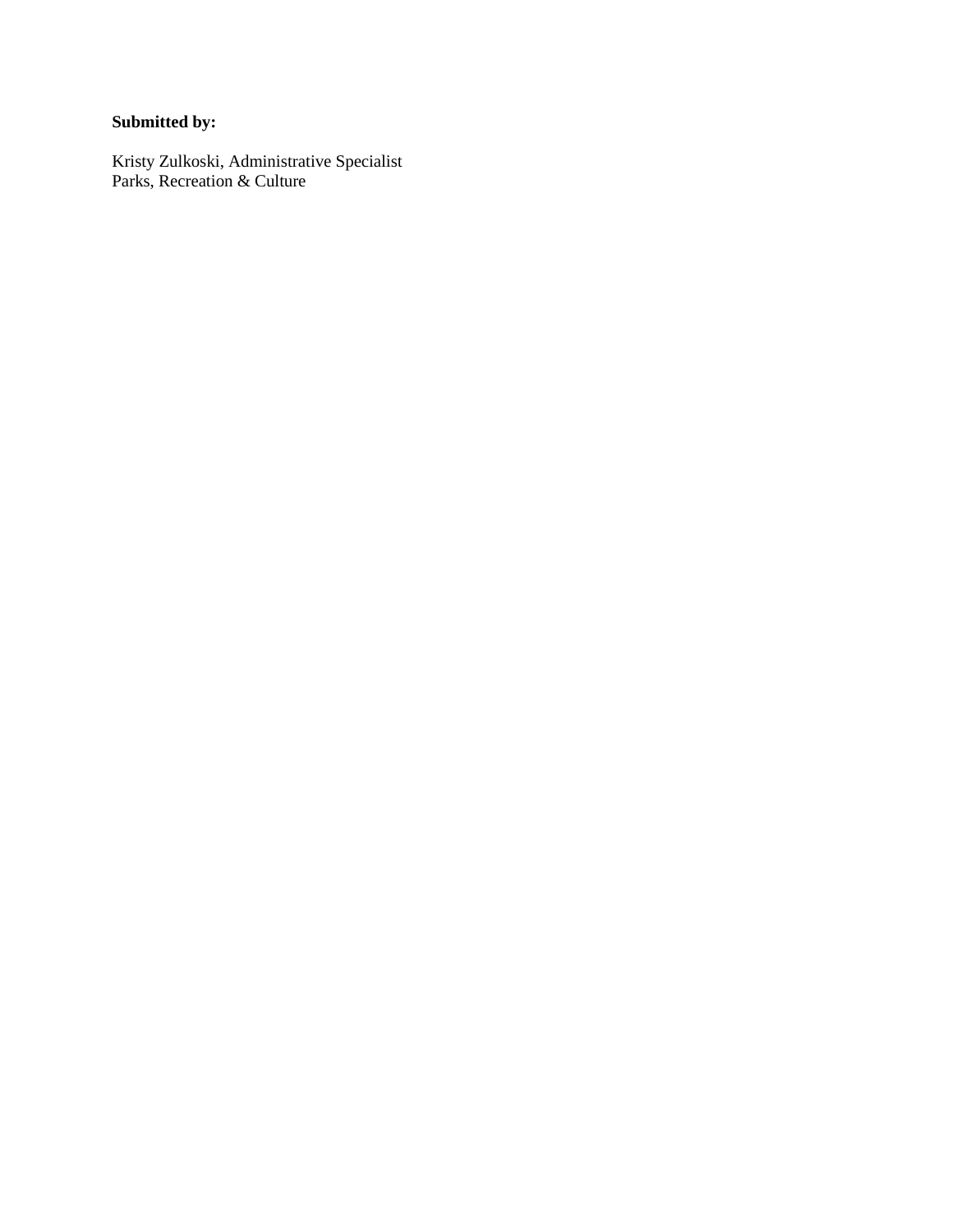

# **M E M O R A N D U M**

**Date:** February 23, 2021 **To:** Tree Board **From:** Ken Kawamura, Town Forester **Re:** Arbor Day Poster Contest Winners **Item #:** C.1.

#### **Background / Discussion:**

The Windsor Tree Board has been hosting the Arbor Day Poster Contest for twenty years. Winners are selected based on content, creativity and adherence to all rules and guidelines of the contest. Winners will be announced in April during the Arbor Day celebration.

## **Financial Impact:**

Cost of awards to the winners (\$10 to \$15 per winning entry)

### **Recommendation:**

Move to approve the winners as selected for this year's contest

#### **Attachments:**

None